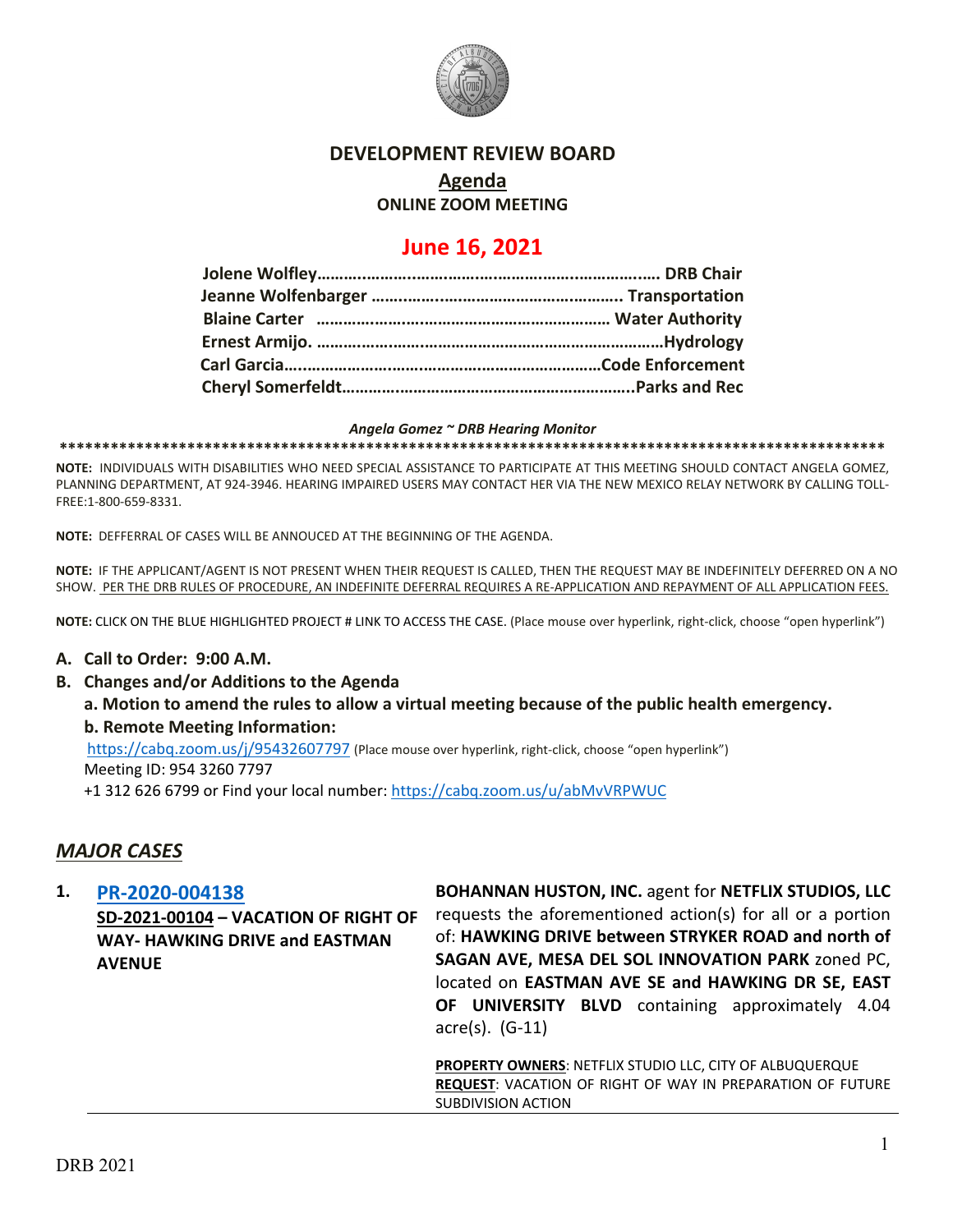| 2. | PR-2019-003169<br>SD-2020-00115 - PRELIMINARY PLAT<br>VA-2020-00192 - TEMPORARY DEFERRAL<br><b>OF SIDEWALK</b><br>(Sketch Plat 12/18/19)                                                                                                                                                  | RON HENSLEY/THE GROUP agent(s) for CLEARBOOK<br><b>INVESTMENTS INC.</b><br>request(s) the aforementioned<br>action(s) for all or a portion of: 01 UNIT 3 ATRISCO GRANT<br>EXC NW'LY POR TO R/W, zoned MX-M, located at SAGE<br>RD between COORS and 75 <sup>TH</sup> ST, containing approximately<br>9.56 acre(s). (L-10)[Deferred from 7/22/20, 8/5/20, 9/2/20, 9/30/20,<br>11/18/20, 12/9/20, 2/3/21, 4/7/21, 4/28/21, 5/26/21, 6/9/21]<br>PROPERTY OWNERS: CLEARBOOK INVESTMENTS INC, HENRY SCOTT<br><b>TRUSTEE HENRY RVT</b><br>REQUEST: SUBDIVISION OF TRACT INTO 62 LOTS AND 2 TRACTS AND<br>SIDEWALK DEFERRAL |
|----|-------------------------------------------------------------------------------------------------------------------------------------------------------------------------------------------------------------------------------------------------------------------------------------------|----------------------------------------------------------------------------------------------------------------------------------------------------------------------------------------------------------------------------------------------------------------------------------------------------------------------------------------------------------------------------------------------------------------------------------------------------------------------------------------------------------------------------------------------------------------------------------------------------------------------|
| З. | PR-2021-005411<br>SI-2021-00760 - SITE PLAN<br>SD-2021-00100 - PRELIMINARY PLAT<br>SD-2021-00101 - VACATION OF PRIVATE<br><b>EASEMENT-PNM</b><br>SD-2021-00102 - VACATION OF PRIVATE<br><b>EASEMENT-TEMP CONSTRUCTION</b><br>SD-2021-00103 - VACATION OF PRIVATE<br><b>EASEMENT-NMDOT</b> | TIERRA WEST, LLC agent for ALBUQUERQUE ANUSA, LLC -<br><b>CHARLES W SABADASH III</b> requests the aforementioned<br>action(s) for all or a portion of: zoned NR-LM, located at<br>9100 PAN AMERICAN between ALAMEDA PL NE and<br><b>GLENDALE</b> containing approximately 5.2896 acre(s). (B-18)<br>PROPERTY OWNERS: ALBUQUERQUE ANUSA, LLC, MELLOY BROTHERS<br><b>MOTOR LTD CO</b><br>REQUEST: SITE PLAN FOR LIGHT VEHICLE SALES AND RENTAL, MAJOR<br>PRELIMINARY PLAT, PRIVATE EASEMENT VACATIONS                                                                                                                  |
| 4. | PR-2019-003092<br>SD-2021-00089 - VACATION OF PUBLIC<br><b>RIGHT OF WAY</b>                                                                                                                                                                                                               | TIERRA WEST, LLC agent for SWCW LLC requests the<br>aforementioned action(s) for all or a portion of: ALLEY WAY<br>west of LOT 9-A REPLAT OF LOTS 9 & 10, BLOCK 32,<br>RIDGECREST ADDITION zoned MX-M, located at 1425 SAN<br>MATEO BLVD between SAN MATEO BLVD and GIBSON<br><b>BLVD</b> containing approximately 0.287 acre(s). (L-17) [Deferred]<br>from 6/9/21]<br><b>PROPERTY OWNERS: SSCW, LLC</b><br><b>REQUEST: VACATION OF PUBLIC RIGHT OF WAY</b>                                                                                                                                                          |
| 5. | PR-2020-004747<br>SI-2021-00484 - SITE PLAN                                                                                                                                                                                                                                               | TIERRA WEST, LLC agent for 98 <sup>TH</sup> & I-40 LAND LLC requests<br>the aforementioned action(s) for all or a portion of: TRACT<br>2 PLAT OF TRACTS 1 THRU 12, AVALON SUBDIVISION UNIT<br>5 zoned NR-BP, located on DAYTONA RD NW between I-40<br>and DAYTONA containing approximately 13.81 acre(s).<br>(J-9)[Deferred from 5/5/21, 5/19/21, 6/9/21]<br>PROPERTY OWNERS: 98 <sup>th</sup> & I-40 LAND LLC<br>REQUEST: SUBDIVIDE INTO TWO TRACTS, SITE PLAN FOR TWO<br>BUILDINGS 9,800 SQF and 12,500 SQF for HEAVY VEHICLE &<br>EQUIPMENT REPAIR, SERVICING AND MAINTENANCE                                     |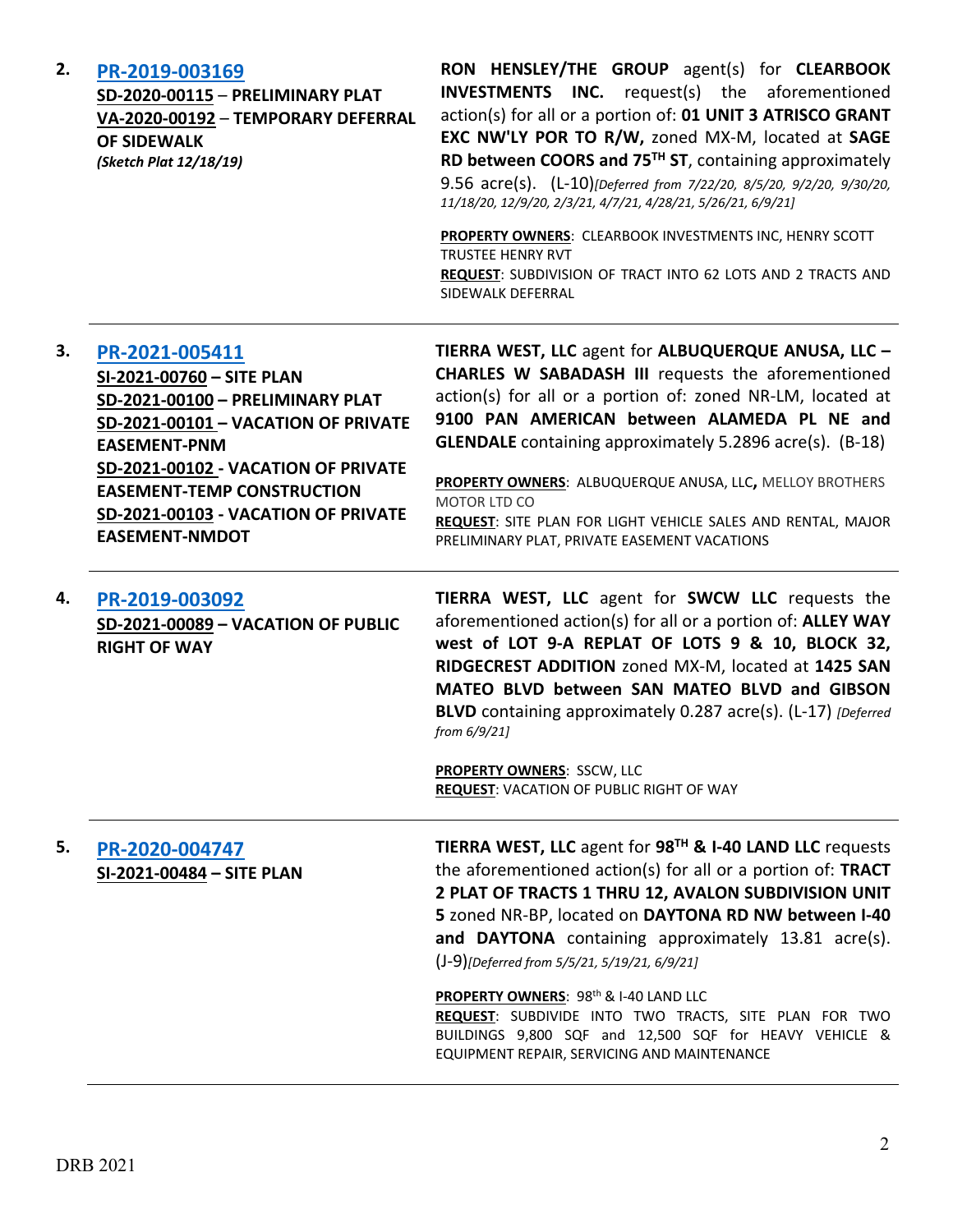| 6. | PR-2020-003443<br>SD-2021-00112 - AMENDMENT TO<br><b>INFRASTRUCTURE LIST</b>                                                                                                         | TIERRA WEST, LLC agent(s) for HOLLY PARTNERS, LLC<br>request(s) the aforementioned action(s) for all or a portion<br>of: TRACT 20A-1, VACATION AMENDED PLAT & REPLAT OF<br>PARADISE NORTH zoned MX-L, located at the SOUTHWEST<br><b>CORNER OF UNSER AND MCMAHAN between BANDELIER</b><br>ST and UNSER BLVD, containing approximately 19.09<br>$\arccos(5)$ . $(A-11)$<br>PROPERTY OWNERS: HOLLY PARTNERS, LLC<br>REQUEST: AMENDMENT TO PREVIOUSLY APPROVED INFRASTRUCTURE<br>LIST TO SPLIT ITEMS INTO PHASES 1 & 2.                                           |
|----|--------------------------------------------------------------------------------------------------------------------------------------------------------------------------------------|----------------------------------------------------------------------------------------------------------------------------------------------------------------------------------------------------------------------------------------------------------------------------------------------------------------------------------------------------------------------------------------------------------------------------------------------------------------------------------------------------------------------------------------------------------------|
| 7. | PR-2021-005571<br>SD-2021-00113 - PRELIMINARY/FINAL<br><b>PLAT</b><br>SD-2021-00114 - VACATION OF PUBLIC<br><b>EASEMENT</b><br>SD-2021-00115 - VACATION OF PUBLIC<br><b>EASEMENT</b> | ALLWOODS & MONTGOMERY PLAZA agent(s)<br>for<br>MONTGOMERY PLAZA PARTNERS LLC request(s) the<br>aforementioned action(s) for all or a portion of: $A$ , $B$ , $1-C$ ,<br>ALLWOODS & MONTGOMERY PLAZA zoned MX-M, located<br>at 4595 & 4601 SAN MATEO BLVD NE between<br>MONTGOMERY BLVD NE and SAN MATEO BLVD NE,<br>containing approximately 8.8 acre(s). (F-17)<br>PROPERTY OWNERS: MONTGOMERY PLAZA PARTNERS, LLC<br>REQUEST: SUBDIVIDE EXISTING 3 TRACTS, VACATE EASEMENTS/GRANT<br><b>EASEMENTS</b>                                                        |
| 8. | PR-2021-005019<br>(OKA: PR-2020-003259)<br>SD-2021-00110 - VACATION OF PUBLIC<br><b>EASEMENT</b><br>SD-2021-00109 - PRELIMINARY/FINAL<br><b>PLAT</b>                                 | CSI - CARTESIAN SURVEY'S INC. agent for PAY AND SAVE<br>request(s) the aforementioned action(s) for all or a portion<br>of TRACT A-2, TRACT A LOTS 1-5 AND 11-17, LANDS OF<br>M.S.T & T, FURR'S PROPERTIES INC.; RIVERA PLACE, zoned<br>MX-M, located at 4701 4TH ST NW between GRIEGOS RD<br>NW and PALO DURO AVE NW, containing approximately<br>3.3677 acre(s). (F-14)[Deferred from 6/9/21]<br><b>PROPERTY OWNERS: PAY AND SAVE, INC</b><br>REQUEST: COMBINE 15 EXISTING PARCELS INTO ONE PROPOSED<br>TRACT, VACATE PUBLIC EASEMENT, GRANT PUBLIC EASEMENT |

# *SKETCH PLAT*